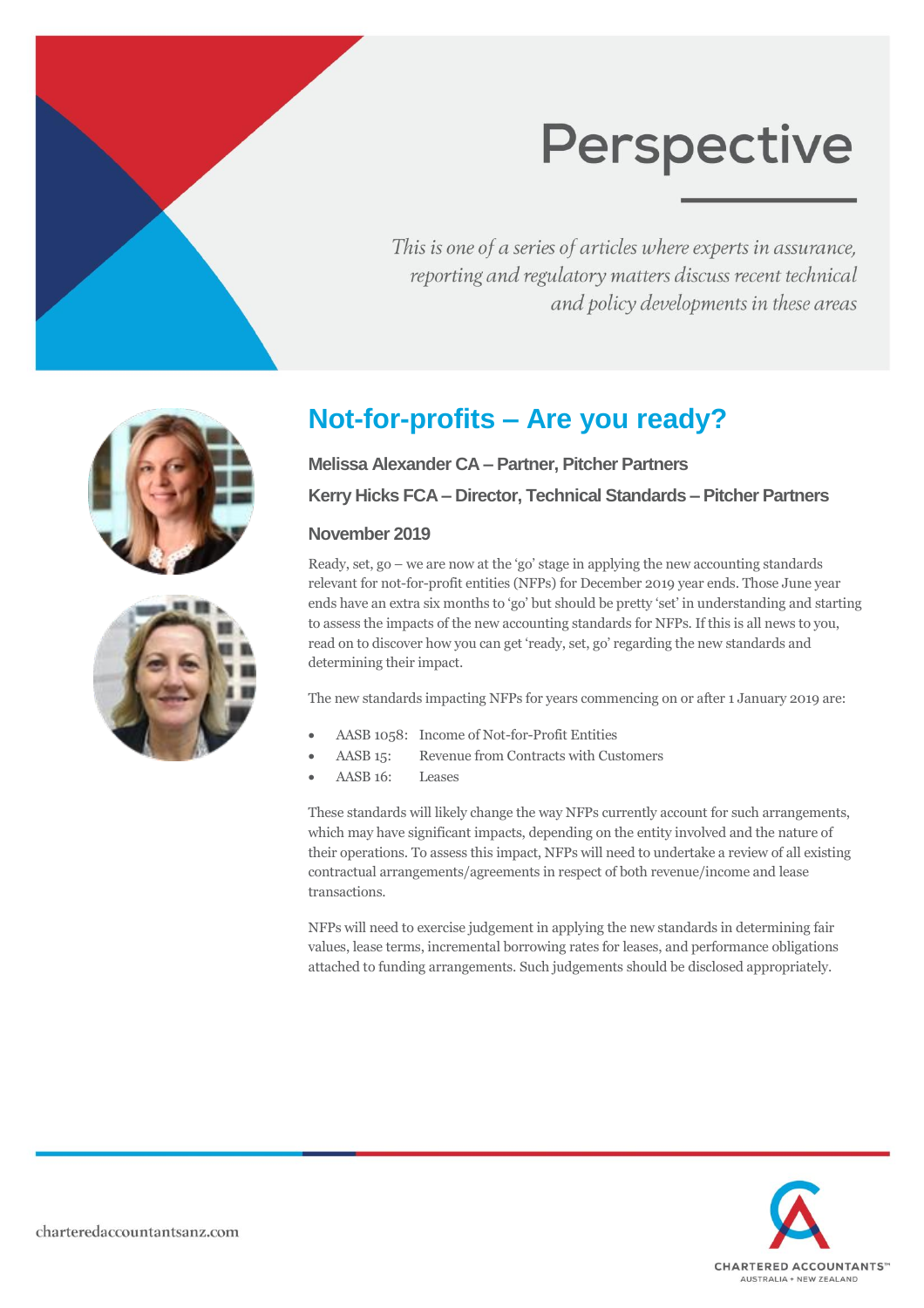#### **Income of not-for-profit entities – the principle**

AASB 1058, has replaced most of the requirements in AASB 1004 *Contributions*, and applies to the following:

- Transactions where the consideration paid to acquire an asset is significantly less than the fair value of that asset principally to enable the entity to further its objectives; and the
- Receipt of volunteer services.

Such assets can be physical (like land and buildings), intangible (like intellectual property or licenses) and/or financial (like cash or shares) that could be donated, granted, or acquired.

Under the previous standard, acquisitions of assets were measured at cost, unless they were acquired at nominal or nil consideration where fair value measurement was required. This new standard will require fair value to be recognised in almost all circumstances when the value of the asset received is significantly less than fair value and that difference is principally to enable the entity to further its objectives.

The general principle in AASB 1058 regarding income recognition is that the entity recognises income immediately, being the difference between the above fair value of the asset received and amounts recognised in the relevant related standards, which include:

- An equity contribution by owners
- Revenue or a contract liability arising from a contract with a customer (AASB 15)
- A lease liability (AASB 16)
- A financial instrument (AASB 9)
- A provision (AASB 137).

Therefore, for those NFP transactions where the above standards are not applicable, such as donations, bequests or grants that do not give rise to a liability, the fair value of the asset received will be recognised as income immediately once the entity obtains control of the asset (which usually occurs at the time of receipt).

#### *Example 1*

*Assume a NFP that is an educational institution receives \$2million cash from a previous student as a bequest with the following terms:*

- *Amount to be invested at the institution's discretion*
- *Income generated from investing the principal to be applied towards an annual scholarship.*

The \$2 million cash is an asset which is controlled upon receipt and within the scope of AASB 9. As the arrangement is not enforceable (for example, it does not contain a refund obligation) it is not a contract with a customer or a financial liability. Further, the consideration paid for the asset is NIL, so considerably less than the fair value of the asset principally to enable the entity to further its objectives – so it is within the scope of AASB 1058. The bequest does not give rise to a contribution by owner, a lease liability, a provision or a further liability under AASB 9.

Therefore, the journals are:

DR Cash \$2 million

CR Income \$2 million





1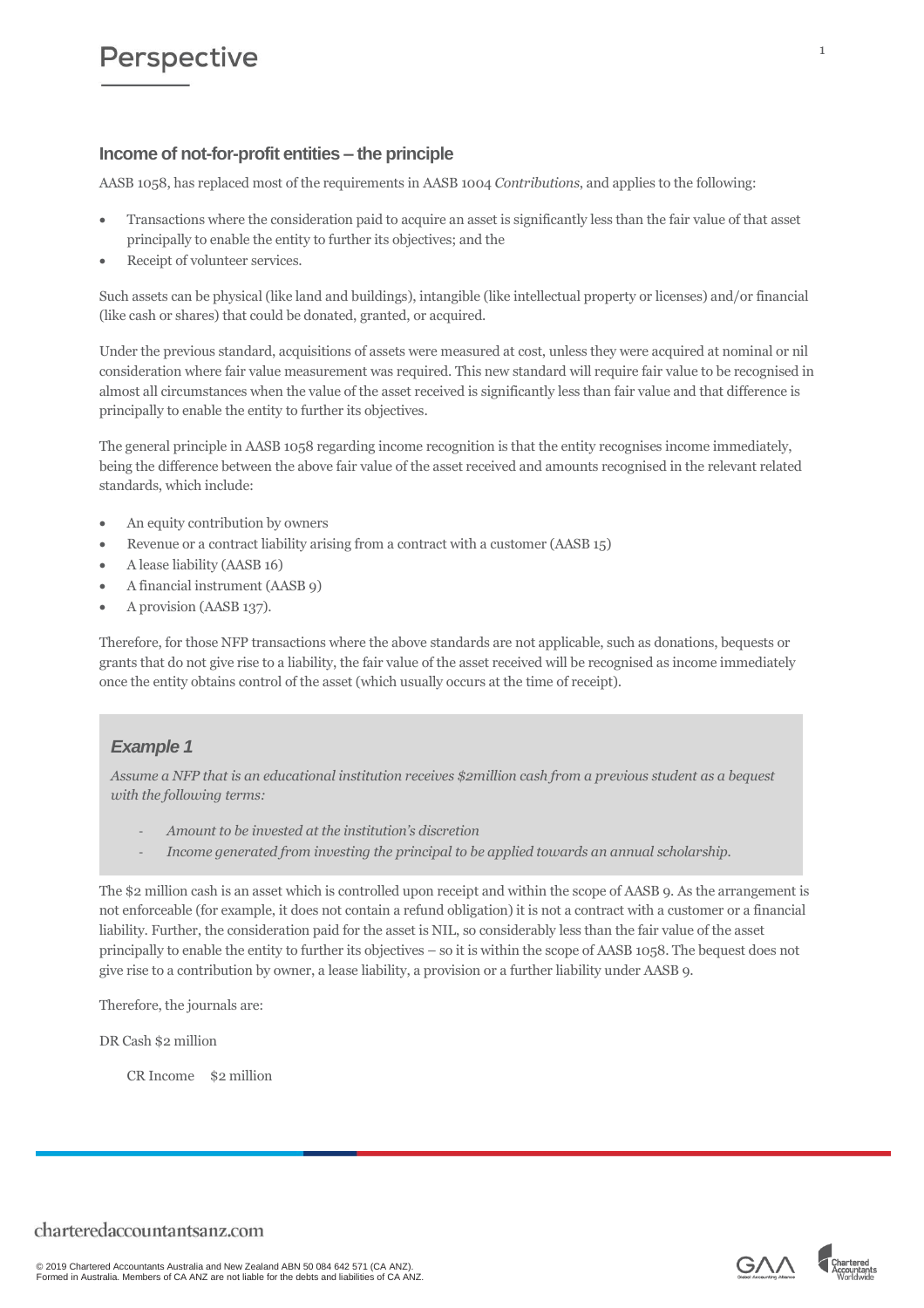Note that AASB 1058 encourages a NFP to disclose information about externally imposed restrictions that limit or direct the purpose for funds. Therefore, in relation to Example 1 above, the NFP is therefore encouraged to identify the asset under which the restriction exists and the nature of restriction (i.e. for applying funds towards an annual scholarship). Further disclosures encouraged include the separate identification of equity and total comprehensive income into restricted and unrestricted amounts.

#### **Is it revenue?**

A contractual arrangement will be classified as a contract with a customer if the agreement is with a customer and:

- Is 'enforceable', that is, it creates enforceable rights and obligations between the parties; and
- Includes a promise or promises by the NFP to transfer a good or service that is 'sufficiently specific' for the entity to determine when the performance obligations are satisfied.

Contracts that are accounted for under AASB 15 provide an opportunity to account for revenue over time, but only in specific circumstances. Accounting for revenue over time is often preferred by NFPs as this is more akin to the 'matching' principle where income and expenses are recognised by the entity in the same reporting period.

The new standard, unlike the previous standard, considers refund obligations specifically and acknowledges that such an obligation gives weight to a contract passing the 'enforceable' criteria under AASB 15. However, the AASB consider that a refund obligation on its own does not constitute a performance obligation and therefore a liability. This is because the entity has the discretion to avoid breaching the agreement, which would require the return of the funds. As indicated above, the identification of 'sufficiently specific' performance obligations must also be present to even consider if there is any possibility to defer revenue.

To complete the steps involved in recognising revenue under AASB 15, in addition to the two steps outlined above, an additional three steps need to be considered, as follows:

- Determining the transaction price
- Allocating the transaction price to performance obligations; and
- Recognising revenue as performance obligations are satisfied.

#### *Example 2*

*Assume a charity receives a government grant of \$5 million to provides counselling services to alcoholics. The services are to be provided in regional Australia, with the objective of reducing alcoholism in those areas by 25% in the next 3 years. The grant is refundable to the extent that monies are unspent at the end of the threeyear period or if funds are not spent in accordance with the terms of the agreement.*

The contract is enforceable due to the refund condition within the contract. The performance obligations in the contract are not sufficiently specific as the contract does not specifically identify the activities that must be performed by the charity to satisfy the agreement, the determination of such activities being completely in the hands of the charity. The inclusion of a particular period over which to transfer the services does not 'of itself' meet the 'sufficiently specific' criterion.

Therefore, the journals are:

DR Cash \$5 million

CR Income \$5 million

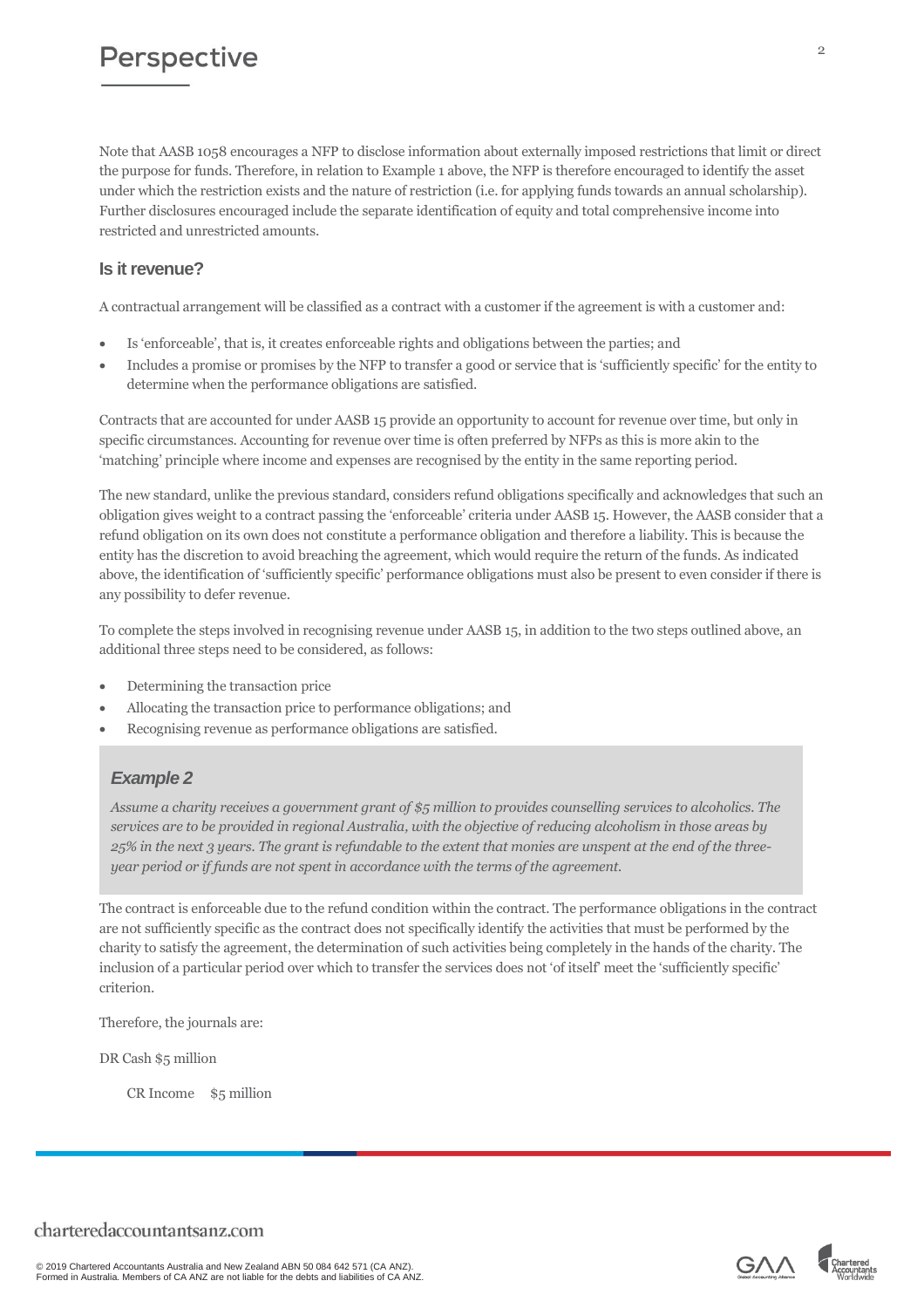To meet the 'sufficiently specific' criterion and therefore be accounted for under AASB 15 we would expect the contract to identify the number of counselling sessions to be provided and identify the specific regions that the services will be available in, along with an appropriate accountability mechanism to government.

If such information was included in the terms of this contact, performance obligations could be assessed 'sufficiently specific'. The NFP then reviews these performance obligations and determines there is a single performance obligation to provide a certain number of consulting services to specific areas over a three-year period and to report to the government on their progress. The entity would allocate the transaction price of \$5million to the single performance obligation and determine when it is appropriate to recognise revenue – at a point in time or over time. Given that services are provided over time, and the charity can determine how many consulting hours are performed in each period at each location, it determines that it is appropriate to recognise revenue over time. Therefore, the journals are:

#### **Day 1**

DR Cash \$5 million

CR Contract liability \$5 million

#### **At the end of the first reporting period**

Assuming 100 hours of a 500-hour consulting agreement is performed,

DR Contract liability \$1 million

CR Revenue \$1 million

#### **What about leases?**

The changes in the leasing standard apply to all reporting entities. Leases previously classified as 'operating leases' are required to be brought onto the statement of financial position as a right of use asset and a corresponding lease liability. The changes required can be complex, depending on the type of operating lease arrangements the entity has, the value of such arrangements and the lease terms involved.

When AASB 1058 is applied in conjunction with the requirements of the new leasing standard, the AASB has allowed NFPs a temporary accounting policy choice regarding leases that are significantly below market value principally to enable the entity to further its objectives. Such leases are often called 'peppercorn' or 'concessionary' leases and have payments of zero or nominal amounts. The choice available on a class of asset basis is to:

- Recognise the right of use asset at cost (determined as equivalent to the present value of the nominal or zero lease payments over the term of the lease); or
- Recognise the right of use asset at the fair value of the right to use the leased property during the lease term (which will be different to the present value of the nominal or zero lease payments over the lease term).

Where the fair value option is chosen, the difference between initial measurement of the right of use lease asset and the lease liability is recognised immediately as income in accordance with AASB 1058.

Such peppercorn or concessionary lease arrangements might include the use of a building or office space for free (or a nominal amount) by an NFP that is provided by a government related entity (like a council) or even a philanthropic minded asset owner. The reason the AASB provided the temporary accounting policy choice is because it realised that determining the fair value for such arrangements could be challenging and NFP guidance on fair value may need to be developed.